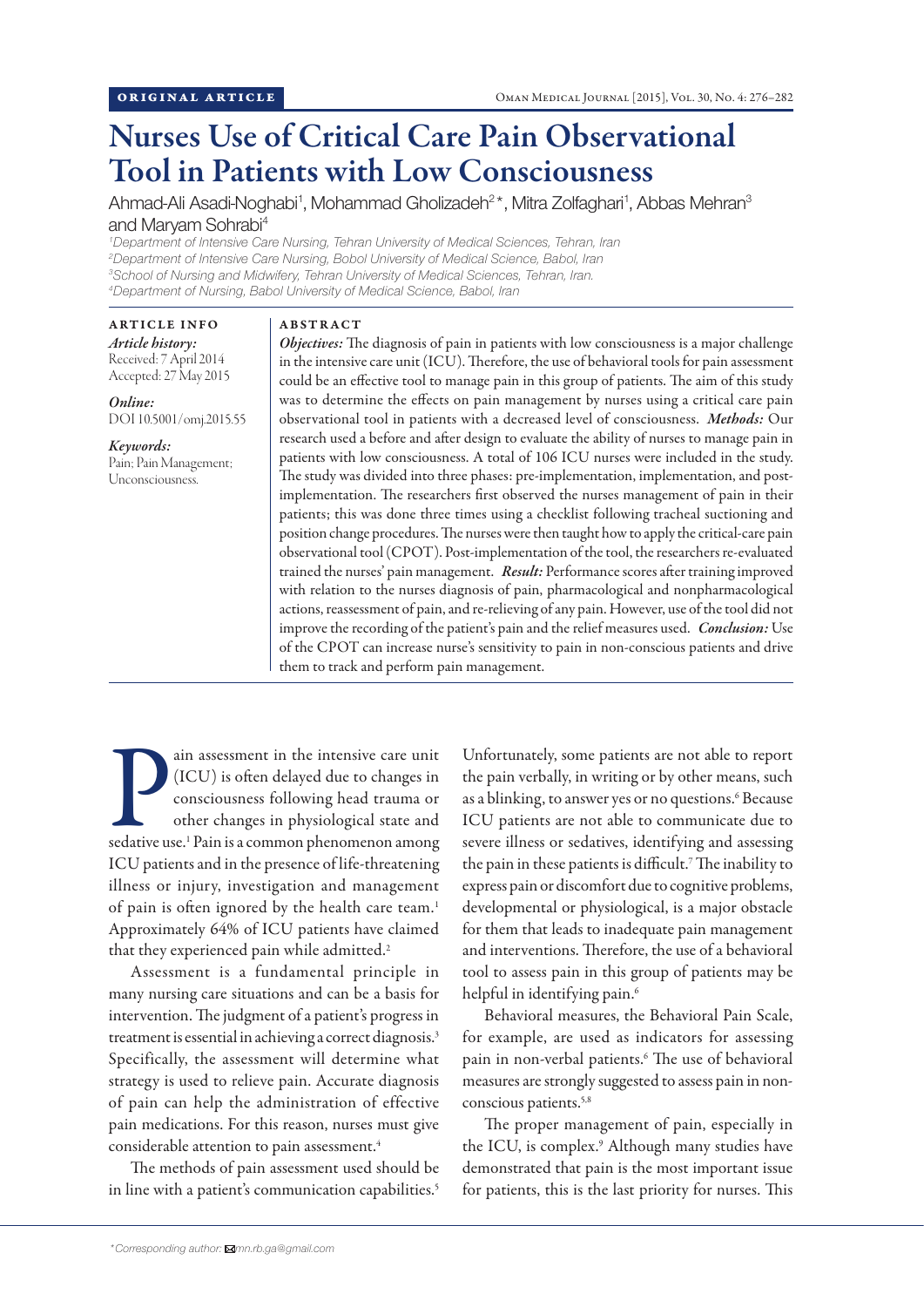is because the pain is not always evident and clear.<sup>10</sup> A study on the evaluation and control of analgesics found that 35–55% of nurses report pain to be less than it is. The authors also found that 64% of patients did not receive any medication before and during painful procedures.<sup>11</sup> Another study stated that, although patients frequently experience pain under mechanical ventilation, pain assessment was below 40%.12

Possible reasons for the inadequacy of pain management included: a lack of knowledge, inadequate pain assessment, a lack of communication between staff and patients, different attitudes, and a lack of systemic pain control records.13 According to a study published by Aslan et al,<sup>14</sup> the majority of ICU nurses do not know how to assess pain in patients with communication problems. Without proper assessment and a stable record, it is impossible to evaluate interventions designed to reduce pain.15 Improvements in recording and assessment have led to improved pain management.<sup>16</sup>

The Critical-Care Pain Observation Tool (CPOT) is a behavioral pain scale used for detecting the presence of pain in nonverbal critically ill adults. It was recommended for use in the recent clinical practice guidelines of the Society of Critical Care Medicine (SCCM).<sup>17</sup>

The CPOT includes four behavioral categories: facial expressions, body movements, muscle tension, and compliance with the ventilator for ventilated patients and vocalization for those who are not ventilated. Each behavior is scored on a scale from zero to two for a possible total score ranging from zero to eight.<sup>18</sup>

The validity and reliability of the CPOT have been supported in pain assessment in intensive care patients in many studies, but the impact of its implementation in the management of pain has been evaluated in only a few.19,20

The aim of our study was to determine and compare the performance of nurses in managing pain in patients with loss of consciousness followed by tracheal suctioning and position changing procedures before and after applying the CPOT to determine if there were positive effects of its use.

# METHODS

Our research used a before and after design to evaluate the ability of nurses to manage pain in patients with low consciousness. Pain was assessed before and after tracheal suctioning and position changing procedures. Our study was reviewed and approved by the ethical committee of Tehran University of Medical Sciences.

Nurses were recruited from hospitals within the Tehran University Medical Sciences between November 2011 and April 2012. Nurses with a bachelor's degree or higher, willing to participate in research, working in the morning and afternoon shifts, and with minimal pain management training were included in the study. After training, the nurse would use the critical care pain observational tool to assess patients' pain. Initially, 110 nurses were enrolled in the study (four were excluded due to transfer to the public sector). Nurses were selected from the surgery, trauma, and ICU. Patients over the age of 18 years old unable to make any verbal or nonverbal communication for at least 24 hours were included in the study. Patients suffering from severe facial injuries were not selected. Additionally, the patient's Glasgow Coma Scale score needed to be between five and eight with a motor response of at least two and the patient did not use pain medication or muscle relaxants or sedatives. It was expected that patients would suffer pain in the procedure, and the nurse's response would be recorded.

Patients admitted to the ICU included those who had been in car accidents and had an epidural, subdural, or intraparenchymal hemorrhage and underwent surgery. Patients with medical problems, such as diabetic ketoacidosis, which were accompanied by a sharp drop in the level of consciousness, were also admitted to the ICU.

The demographic profile of the nurses was collected as well as data on their ability to manage pain (the nurses performance checklist). The demographic characteristics collected included age, sex, marital status, work experience, ICU nursing experience, and education level.

The nurse's performances checklist in pain management had eight items including proper pain diagnosis, reporting of pain to the physician, administration of pharmaceutical or nonpharmaceutical measures, making a record of the pain, recording pharmaceutical and nonpharmaceutical measures undertaken, reevaluation of pain relief measures, and re-relief measures following re-evaluation. Re-relief measures used included pharmaceutical measures consisting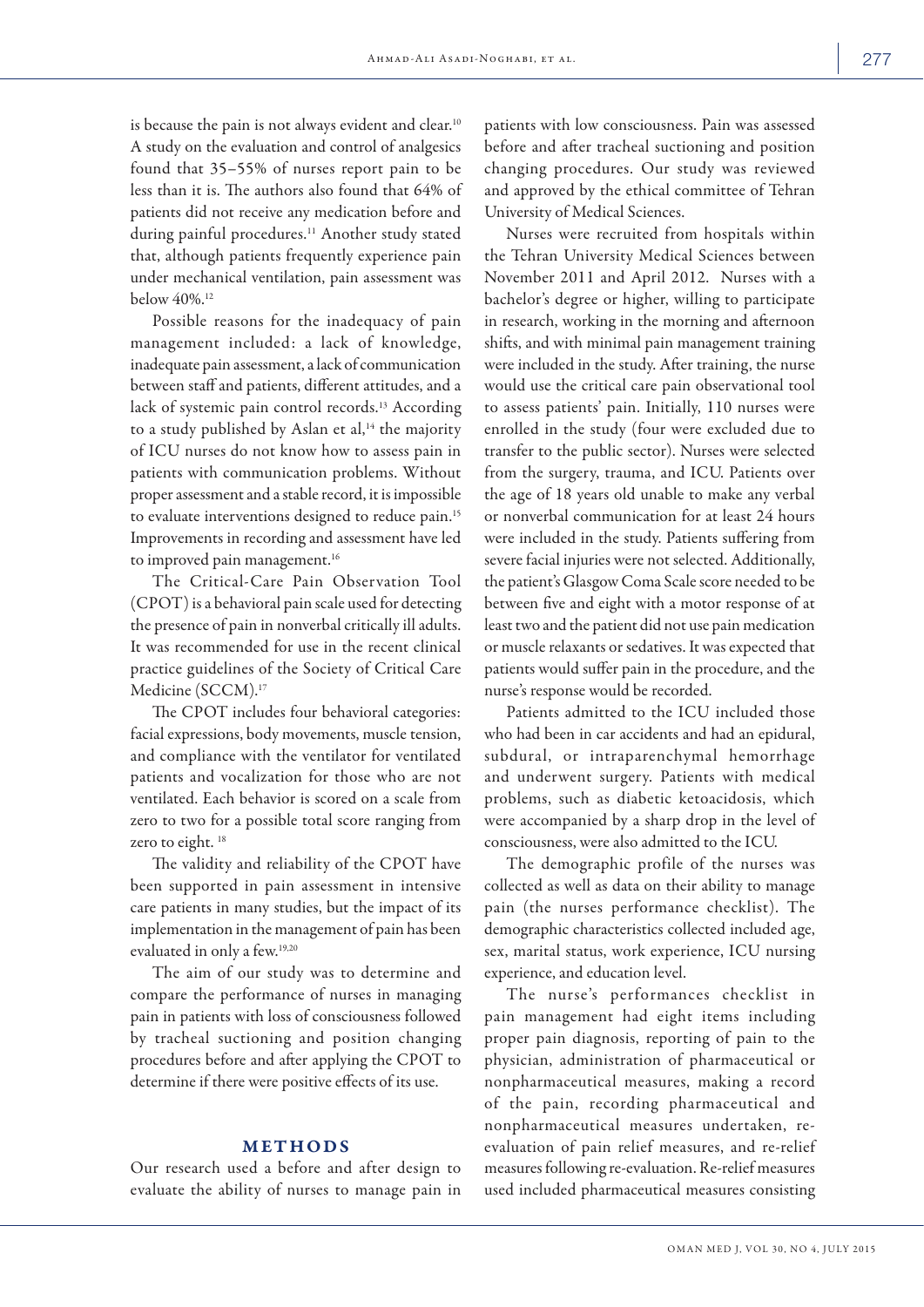of opiates such as morphine, pethidine, fentanyl, methadone, as well as acetaminophen and diclofenac suppository, and non-pharmaceutical measures consisting of heat treatment, position change, and massage therapy. For each of the items listed in the checklist, there were "yes" and "no" options. After training, nurses were tested individually and as a group. Nurses learned how to use the tool to a good level and the variability between them was low.

The study was divided into three phases: pre-implementation, implementation, and postimplementation. In the pre-implementation phase, the researcher selected qualified nurses as subjects, collected personal information and consent. They then studied the nurse's management of pain in patients with a decreased level of consciousness using the previously described checklist following tracheal suctioning and position change procedures. The performance of each nurse (in correct diagnosis and following pain) was assessed three times. If the response to each of the eight checklist points was yes, a score of one was given, and if the response was no, the score was zero. If the nurse acted properly each time, the total score was three and a score of zero was given if the nurse received three no responses and the response was considered very favorable or unfavorable, respectively. If the response was yes twice and no once, then the score was two, and the performance was considered favorable. A relatively favorable score was a total of two.

During the implementation phase, the researcher taught the nurses how to use the CPOT individually in one-hour sessions. Training tapes were used to improve the application and scoring of the tool items. Pocket cards and posters on how to use the CPOT and other complementary measures to educate nurses were also given. The implementation phase lasted for one week, after which the researchers reassessed the nurses pain management, again a total of three times.

 The data collected before and after training were analyzed using descriptive statistics and the non-parametric Wilcoxon signed-rank test and the SPSS statistics program (SPSS Inc., Chicago, USA) version 16.

## RESULTS

In this study, the ability of 106 nurses to manage pain before and after use of a CPOT was assessed. The majority of nurses (72.5%) were aged between 26– 35 years old. The majority of subjects (87.7%) were female, and more than half (58.8%) were married. More than half of the nurses had less than five years of experience. The majority of subjects (99.1%) were educated to master's level [Table 1].

With respect to the correct diagnosis of pain, less than half of the nurses were determined to have relatively favorable scores before the intervention, while more than half of the units had favorable conditions after the intervention [Table 2], which was statistically significant.

More than half of the nurses had unfavorable status before the intervention when looking at the administration of pharmacological interventions to relieve pain and in reporting pain to the physician. After the intervention, most nurses were in the relatively favorable status (*p<*0.001) [Table 3].

For nonpharmacological measures, more than half of the nurses (67%) were scored as unfavorable before the intervention, and 56.6% were scored as unfavorable after the intervention. However, this difference was statistically significant (*p*=0.038).

The majority of nurses had an unfavorable response score before the intervention with regard to recording patient's pain. After the intervention, their score was still unfavorable, and the difference was not statistically significant [Table 4].

More than half of the nurses had an unfavorable response status before and after the intervention

Table 1: Demographic information of participant nurses in the study.

| Demographics          | $n(\%)$   |
|-----------------------|-----------|
| Age (years)           |           |
| $25 - 35$             | 77 (72.5) |
| $35 - 45$             | 23(21.8)  |
| $45 - 55$             | 6(5.7)    |
| Gender                |           |
| Male                  | 13(12.3)  |
| Female                | 93 (87.7) |
| Education             |           |
| Bachelors             | 3(13.8)   |
| <b>Masters</b>        | 103(86.2) |
| Experience            |           |
| Less than five years  | 67(63.2)  |
| More than five years  | 39(36.7)  |
| <b>Marital</b> status |           |
| Single                | 44(41.2)  |
| Married               | 62(58.8)  |
| Total                 | 106(100)  |

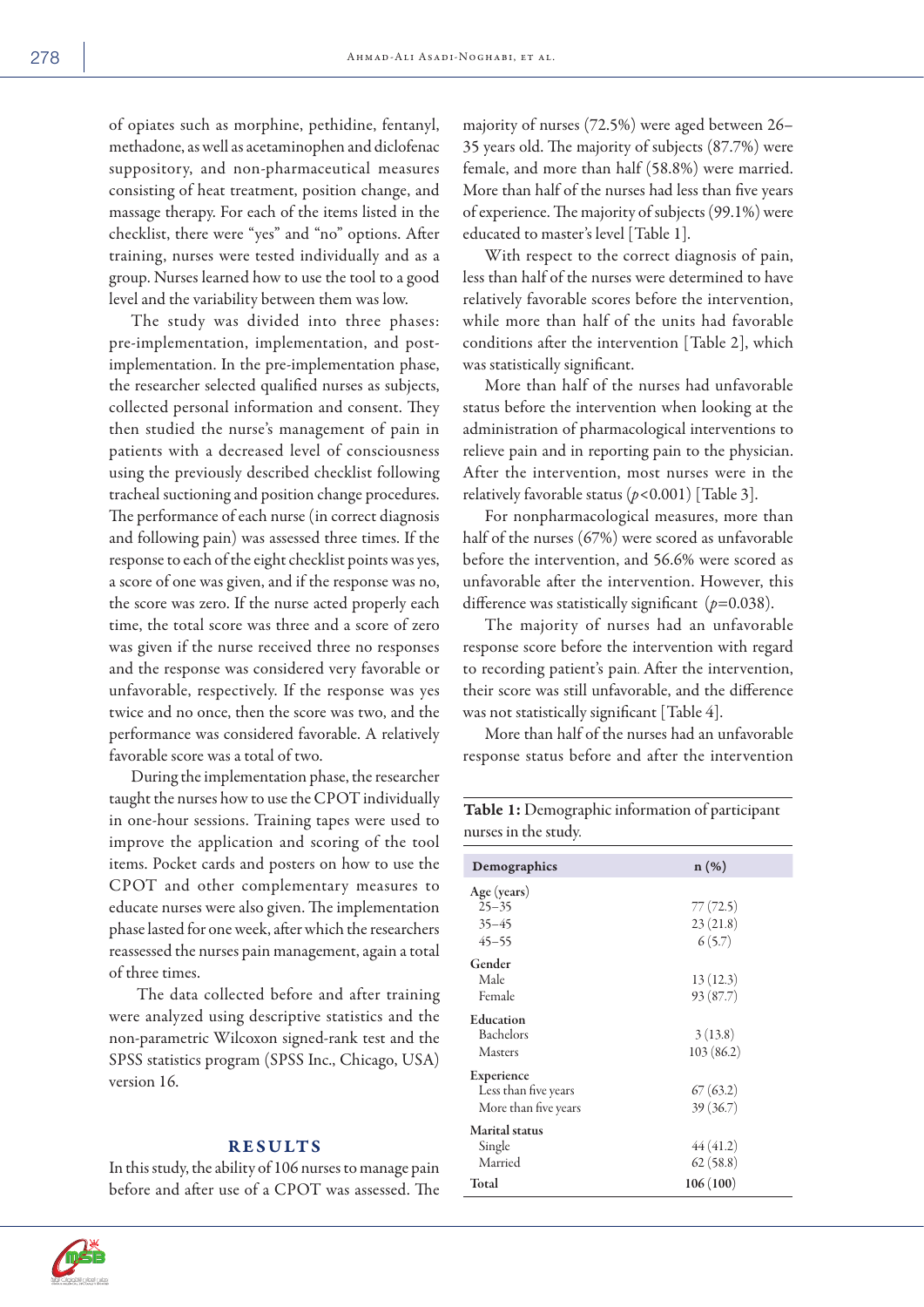| <b>Response status</b>   | <b>Before intervention</b><br>$n(\%)$ | After intervention<br>$n(\%)$ | Wilcoxon signed-rank | <i>p</i> -value |
|--------------------------|---------------------------------------|-------------------------------|----------------------|-----------------|
| Very favorable (3)       | 1(0.9)                                | 17(16.0)                      | $z = -7.387$         | <0.001          |
| Favorable (2)            | 24(22.6)                              | 57(53.8)                      |                      |                 |
| Relatively favorable (1) | 52(49.1)                              | 25(23.6)                      |                      |                 |
| Unfavorable (0)          | 29(27.4)                              | 7(6.6)                        |                      |                 |
| Total                    | 106(100.0)                            | 106(100.0)                    |                      |                 |
| Average $score \pm SD$   | $0.97 \pm 0.74$                       | $1.97 \pm 0.79$               |                      |                 |

Table 2: Absolute and relative frequency distribution of nurses' performance in relation to diagnosis of pain before and after using the CPOT tool.

Table 3: Absolute and relative frequency distribution of nurses' performance in providing pharmacological interventions to relieve pain and reporting pain to the physician before and after using the CPOT tool.

| <b>Response status</b>   | <b>Before intervention</b> | After intervention | Wilcoxon signed-rank | $p$ -value |
|--------------------------|----------------------------|--------------------|----------------------|------------|
|                          | $n(\%)$                    | $n(\%)$            |                      |            |
| Very favorable (3)       | 0(0)                       | 0(0)               | $z = -7.197$         | < 0.001    |
| Favorable (2)            | 6(5.7)                     | 42(39.6)           |                      |            |
| Relatively favorable (1) | 44(41.5)                   | 54(50.9)           |                      |            |
| Unfavorable $(0)$        | 56(52.8)                   | 10(9.4)            |                      |            |
| Total                    | 106(100.0)                 | 106(100.0)         |                      |            |
| Average $score \pm SD$   | $0.53 + 0.61$              | $1.30 \pm 0.64$    |                      |            |

Table 4: Absolute and relative frequency distribution of nurses' performance in connection with the registration of the patient's pain before and after using the CPOT tool.

| <b>Response status</b>   | <b>Before intervention</b><br>$n(\%)$ | After intervention<br>$n(\%)$ | Wilcoxon signed-rank | $p$ -value |
|--------------------------|---------------------------------------|-------------------------------|----------------------|------------|
| Very favorable (3)       | 0(0)                                  | 0(0)                          | $z=-1.257$           | 0.209      |
| Favorable (2)            | 0(0)                                  | 1(0.9)                        |                      |            |
| Relatively favorable (1) | 20(18.9)                              | 12(11.3)                      |                      |            |
| Unfavorable (0)          | 85(80.2)                              | 93(87.7)                      |                      |            |
| Total                    | 106(100.0)                            | 106(100.0)                    |                      |            |
| Average $score \pm SD$   | $0.20 \pm 0.40$                       | $0.13 \pm 0.37$               |                      |            |

Table 5: Absolute and relative frequency distribution of nurses' performance in association with the reevaluation of pain after palliative measures before and after using the CPOT tool.

| <b>Response status</b>   | <b>Before intervention</b><br>$n(\%)$ | After intervention<br>$n(\%)$ | Wilcoxon signed-rank | $p$ -value |
|--------------------------|---------------------------------------|-------------------------------|----------------------|------------|
| Very favorable (3)       | 0(0)                                  | 4(3.8)                        | $z = -7.561$         | < 0.001    |
| Favorable (2)            | 2(1.9)                                | 27(25.5)                      |                      |            |
| Relatively favorable (1) | 28(26.4)                              | 58 (54.7)                     |                      |            |
| Unfavorable $(0)$        | 76(71.4)                              | 17(16.0)                      |                      |            |
| Total                    | 106(100.0)                            | 106(100.0)                    |                      |            |
| Average $score \pm SD$   | $0.30 \pm 0.50$                       | $1.17 \pm 0.74$               |                      |            |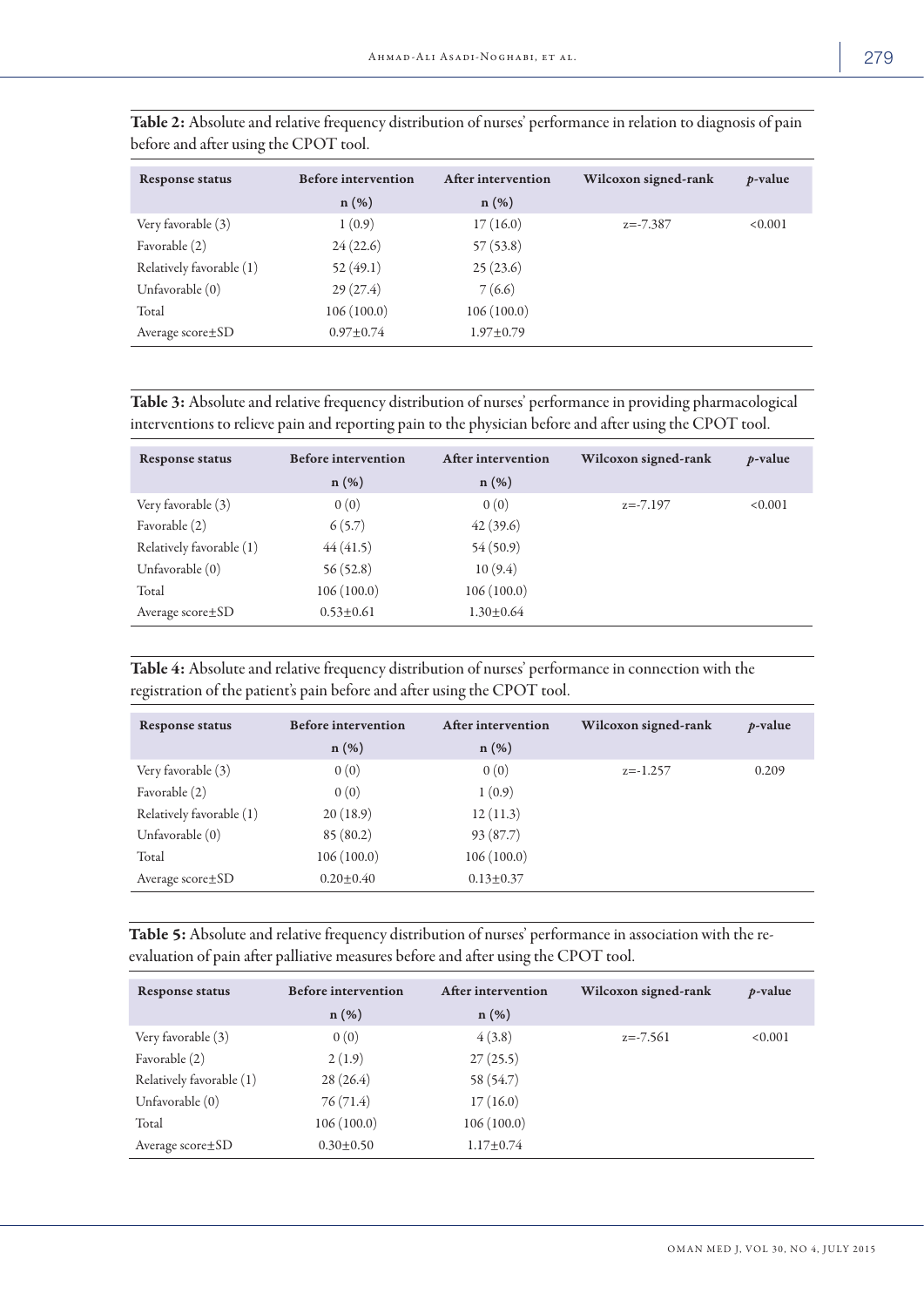concerning the use of palliative measures, and there was no statistically significant difference observed.

The majority of nurses were scored as unfavorable before the intervention when looking at the reevaluation of pain after palliative measures [Table 5]. After the intervention, more than half of the nurses were scored as relatively favorable (*p*<0.001).

When assessing the relief effort after re-evaluation of lack of pain relief, the majority of nurses were scored as unfavorable, and this was also the same after the intervention. However, there was a statistically significant difference in the scores  $(p<0.001)$ .

### DISCUSSION

The CPOT was successfully applied in our study and seemed to have a positive impact on nurses' pain management in patients with a decreased level of consciousness for the purposes of diagnosing pain, the administration of pain relieve and/or reporting pain to the physician, and reassessing pain. The tool did not help nurses in the recording of the pain and its related activities.

The increase of almost double in the response status (score) of nurses diagnosing pain in patients with a low consciousness after using CPOT tools is compatible with other studies. For example, in a study looking at the use of this tool in nursing care and pain management, information was only obtained through medical records and it was determined that the reporting of pain by nurses after using this tool was three to four times higher than before using the tool. The study also noted that of the 30 cases reviewed, in five to 10 medical cases the CPOT score was more than two, which suggests a recognition of the pain by nurses after use of the tool.<sup>20</sup> A study on the impact of the systematic evaluation of pain and agitation in an ICU concluded that the observed mean values were significantly higher in the intervention group (the group that behavioral tools was used for pain diagnosis) than the control group.7 Another study reported an increase of 33% in reported pain after using the Neonatal Infant Pain Scale tool.<sup>21</sup> The results of these studies and our study suggest that nurses had increased sensitivity about the existence of pain in their patients after the use of behavioral tools. We expected that the nurses would not be able to recognize pain, but training and use of the CPOT substantially increased the mean correct pain diagnosis.

Some studies observed an increase in the use of sedative and analgesic drugs after using behavioral pain tools, as in our study.<sup>7,22</sup> However, Gélinas<sup>20</sup> stated that the number of prescribed opioids before using the tool was higher compared to the postapplication of the tool.<sup>20</sup> Payen and colleagues, $12$ also found that the pain assessment was associated with the reduced use of sedatives. Topolovec<sup>1</sup> also conducted a study to determine patients' satisfaction with evaluation and treatment of pain after using a non-verbal pain scale in adults. The results showed that pain intensity decreased and medication time from pain onset reduced, but there were no significant differences between the type and amount of narcotic pain medication prescribed for patients before and after application of the scale. This difference in the results observed could be due to the correct diagnosis of pain. Due to these contradictory findings, it can be concluded that the teaching of pain assessment should always be accompanied by teaching the proper use of analgesics or sedatives.

Puntillo<sup>23</sup> stated that valid measures of pain behaviors could help nurses to distinguish pain from other symptoms, for example, anxiety, and that the correct diagnosis of the presence or absence of pain can be effective in the administration of analgesics and sedatives. A remarkable finding was that the reporting of pain medicine use or reporting of pain to a doctor did not have a very favorable score before and after the intervention. This could mean that there was a lack of awareness and inadequate attention to the issue of pain control in patients with low consciousness. However, factors such as hemodynamic instability, the patient's inability to communicate, excessive nursing workload, fear of respiratory failure, and addiction, tolerance and physical dependence on narcotic, can cause damage to the quality of pain control and management.

Our study found that the majority of nurses had an unfavorable score with relation to the administration of nonpharmacological interventions, suggesting a lack of attention and little use of nonpharmacological measures in pain management. Gélinas<sup>24</sup> also stated that pharmacological intervention (89%) rather than non-drug interventions (less than 25%) was used to relieve pain. Although the use of nonpharmacological measures, both before and after the intervention, had an unfavorable score, the mean score difference before and after the intervention suggests the relative development of this aspect of

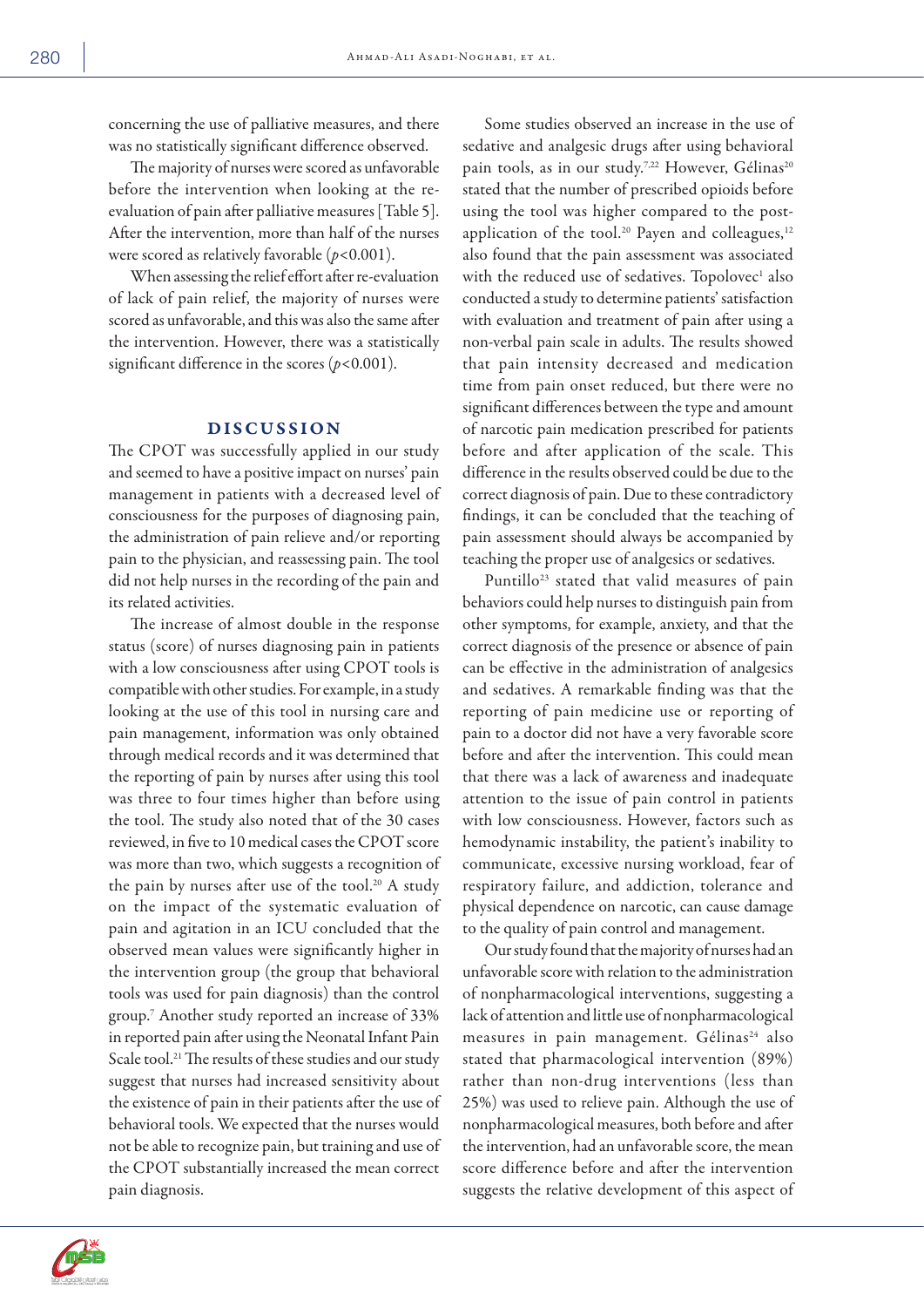performance. The lack of very favorable scores when assessing nonpharmacological interventions suggests nurses need training in this form of care.

Documentation of pain assessment and pain relief in clinical case in the majority of cases both before and after the intervention were scored as unfavorable, and no improvement in these areas was observed after application of the CPOT.

The registration and management of patient's pain were noted as incomplete and inadequate in patients' medical records in two studies.<sup>24,25</sup> Regular and careful pain measurement as the fifth vital sign and use of a pain assessment tool to improve the registration system has been suggested by other researchers.26,27 Shannon and Bucknall28 also suggested that an effective pain assessment tool should become part of the recording process as a tool for effective communication between the medical staff, not only between the nurses and patients.

Treatment cannot be adjusted according to patient's needs if reports of pain management are not recorded.29 This occurs due to the lack of tracking the course of treatment and continued treatment in the absence of any suitable record system. Reviewing the results of this study, the researchers concluded that even if nurses were sensitive to pain because of their use of the pain assessment tool, it did not improve their recording of pain and use of palliative measures. Perhaps the suggestions of other researchers, based on measurement of pain as the fifth vital sign and use the pain assessment tool, could be effective in improving pain control and recording of pain.<sup>26,27,30</sup> This supports Gallo's<sup>21</sup> study, which found a 33 percent increase in reports of pain assessment after using the Neonatal Infant Pain Scale tool in the ICU chart. A study by Gélinas<sup>24</sup> emphasized the use of the chart for recording of pain and its impact on the improvement of the pain record and its management.

We found an increase in the status of nurses pursuing the process of pain relief from unfavorable  $(71.4\%)$  to relatively favorable  $(54.7\%)$ . Gélinas<sup>20</sup> also found a similar result. Arbour and colleagues,<sup>31</sup> reported an increase of 53% in the reassessment of pain after using behavioral pain tools. Frequent and regular reassessment of pain intensity can enable nurses to correctly decide on the effectiveness of palliative interventions and follow-up pain management. Tools such as the CPOT have the ability to sensitize nurses to pain in patients with low consciousness and can be effective in the

improvement of performance of nurses in association with the re-evaluation of pain relief measures and the complete process of pain management.

With reviews of nursing practice in connection with pain re-relief measures, we found that the scores both before and after the intervention in this area were unfavorable, using an observational tool to assess pain we were able to improve some of these defects and improve the status of nurses in this regard. Of course, weaknesses in the reassessment of pain after treatment can lead to incomplete pain management and pain is left untreated.32

### **CONCLUSION**

Our study investigated the effects of nurses using the CPOT in patients with a decreased level of consciousness on pain management. The findings and results of the analysis showed that the performance of nurses in relation to the correct diagnosis of pain, use of pharmacological and nonpharmacological interventions to relieve pain, and reporting of pain to the physician, re-evaluation of pain after palliative measures, and the relief effort after re-evaluation of pain, there was a significant difference before and after intervention. Moreover, comparing the mean performance score before and after the intervention it was noted that nurses' performance in these areas improved after the intervention. However, using the CPOT could not lead to improved performance of nurses in connection with the registration of the patient's pain and palliative measures undertaken in connection with the pain. Finally, we can say that the use of the CPOT as a behavioral tool to assess pain can improve nurses' performance and many aspects of pain management in the areas of pain relief.

#### *Disclosure*

The authors declared no conflicts of interest. No funding was received for this work.

#### reference

- 1. Topolovec-Vranic J, Canzian S, Innis J, Pollmann-Mudryj MA, McFarlan AW, Baker AJ. Patient satisfaction and documentation of pain assessments and management after implementing the adult nonverbal pain scale. Am J Crit Care 2010 Jul;19(4):345-354, quiz 355.
- 2. Sole ML, Klein DG, Moseley MJ. Introduction to Critical Care Nursing6: Introduction to Critical Care Nursing: Elsevier Health Sciences; 2012.
- 3. Choinière M, Melzack R, Girard N, Rondeau J, Paquin M-J. Comparisons between patients' and nurses' assessment of pain and medication efficacy in severe burn injuries. Pain 1990 Feb;40(2):143-152.